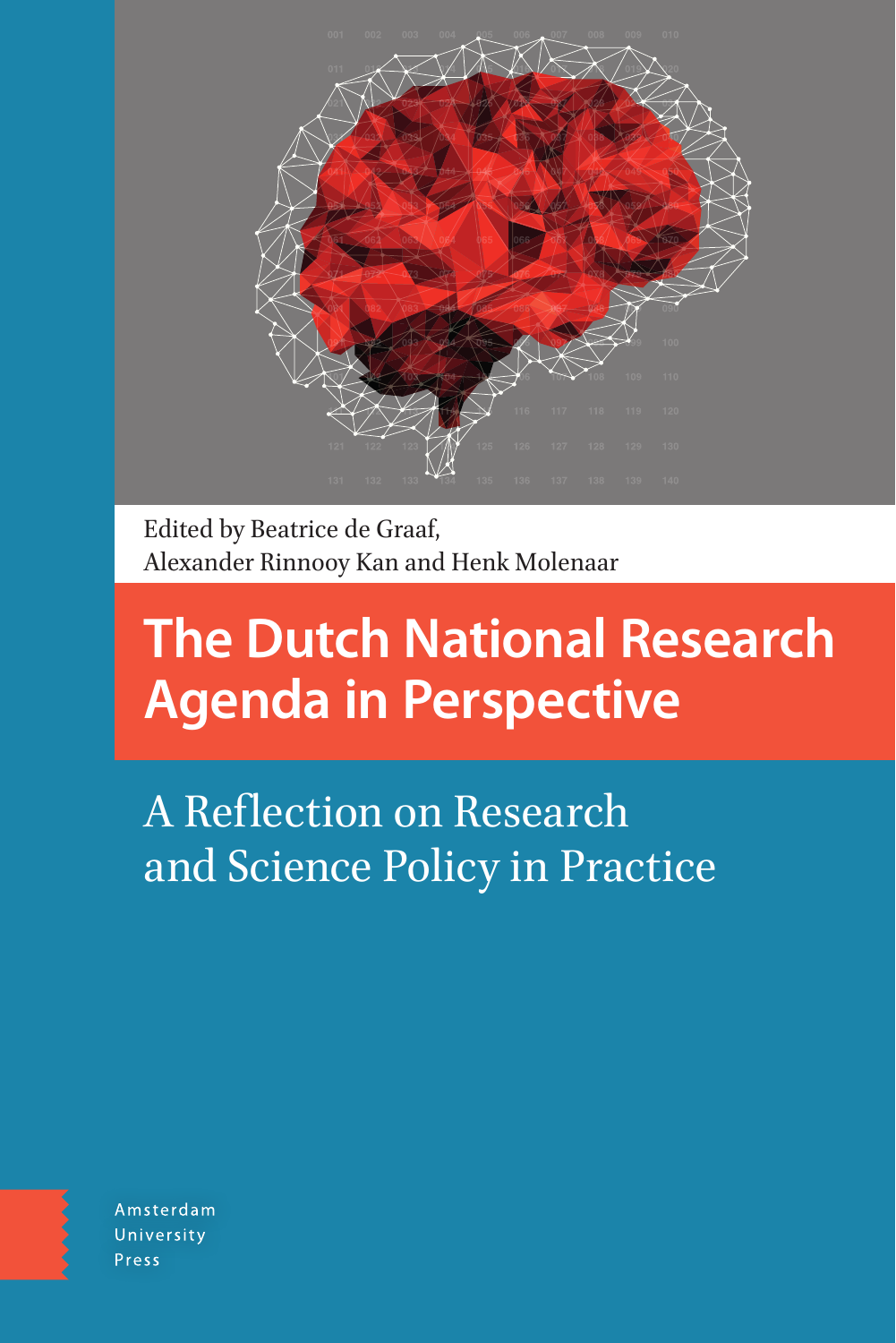The Dutch National Research Agenda in Perspective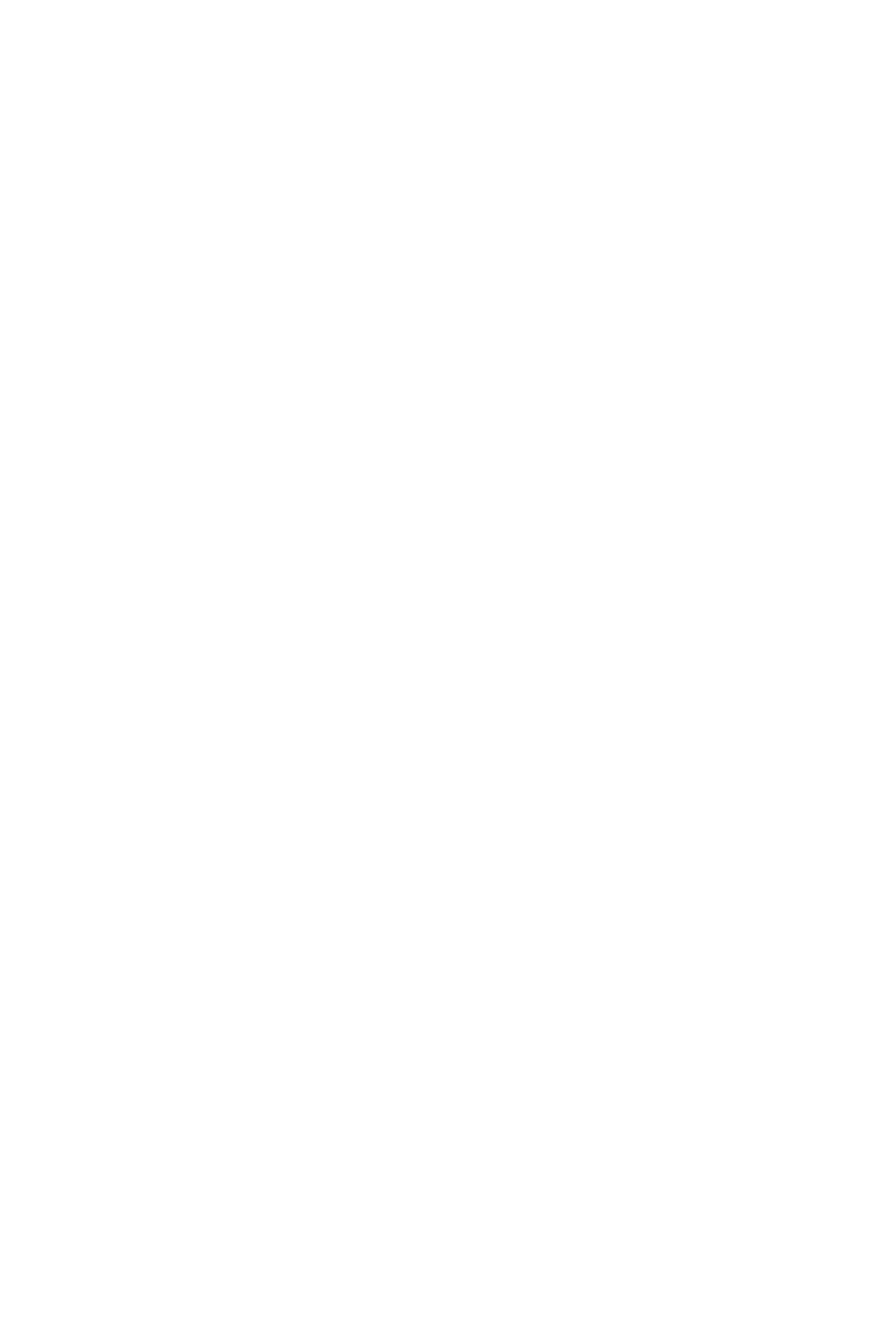## The Dutch National Research Agenda in Perspective

*A Reflection on Research and Science Policy in Practice*

*Edited by Beatrice de Graaf, Alexander Rinnooy Kan and Henk Molenaar*

Amsterdam University Press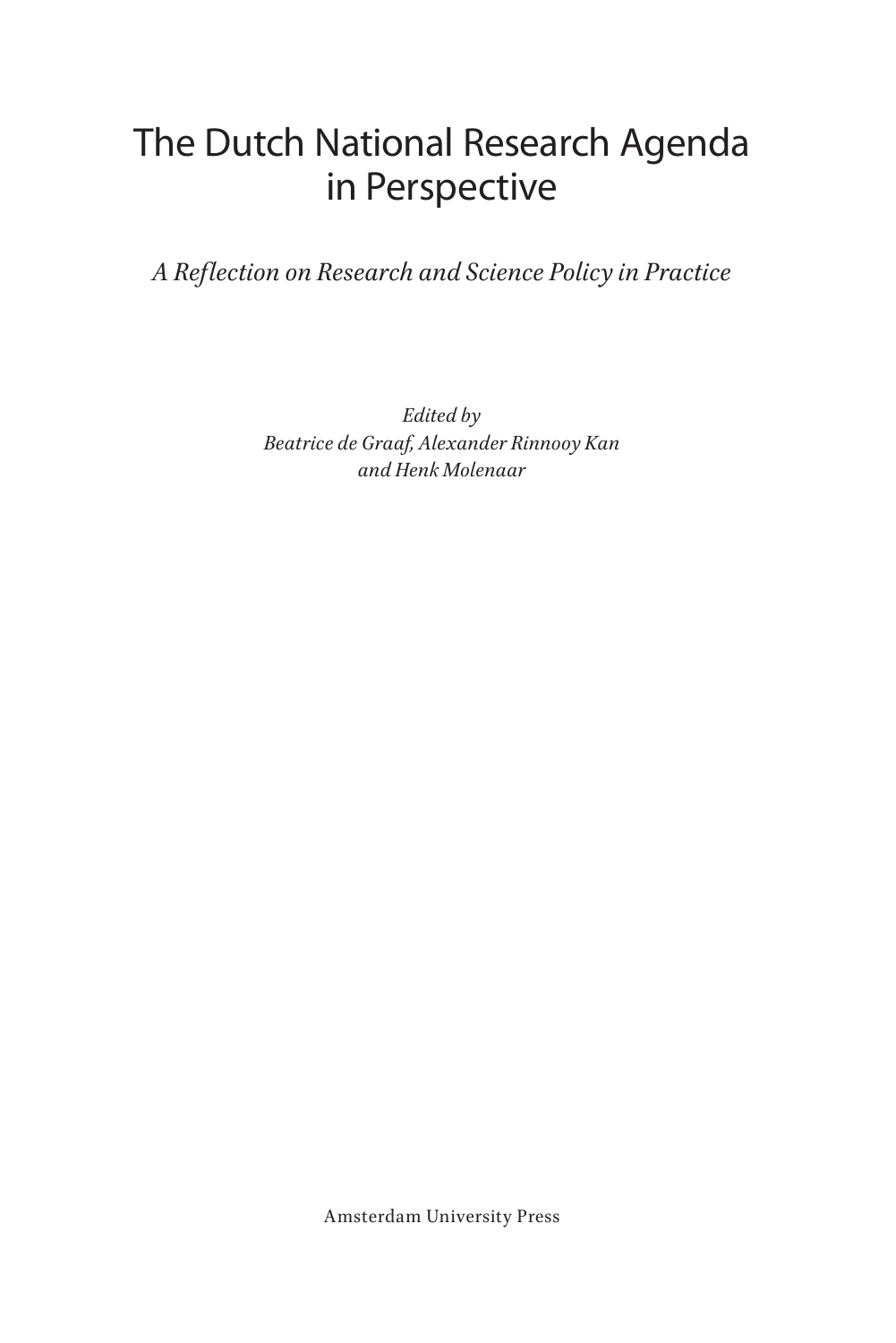Cover illustration: DimarDesign

Cover design: Coördesign, Leiden Lay-out: Crius Group, Hulshout

Amsterdam University Press English-language titles are distributed in the US and Canada by the University of Chicago Press.

isbn 978 94 6298 279 6 e-isbn 978 90 4853 282 7 (pdf) DOI 10.5117/9789462982796 nur 600



Creative Commons License CC BY NC ND (http://creativecommons.org/licenses/by-nc-nd/3.0)

All authors / Amsterdam University Press B.V., Amsterdam 2017

Some rights reserved. Without limiting the rights under copyright reserved above, any part of this book may be reproduced, stored in or introduced into a retrieval system, or transmitted, in any form or by any means (electronic, mechanical, photocopying, recording or otherwise).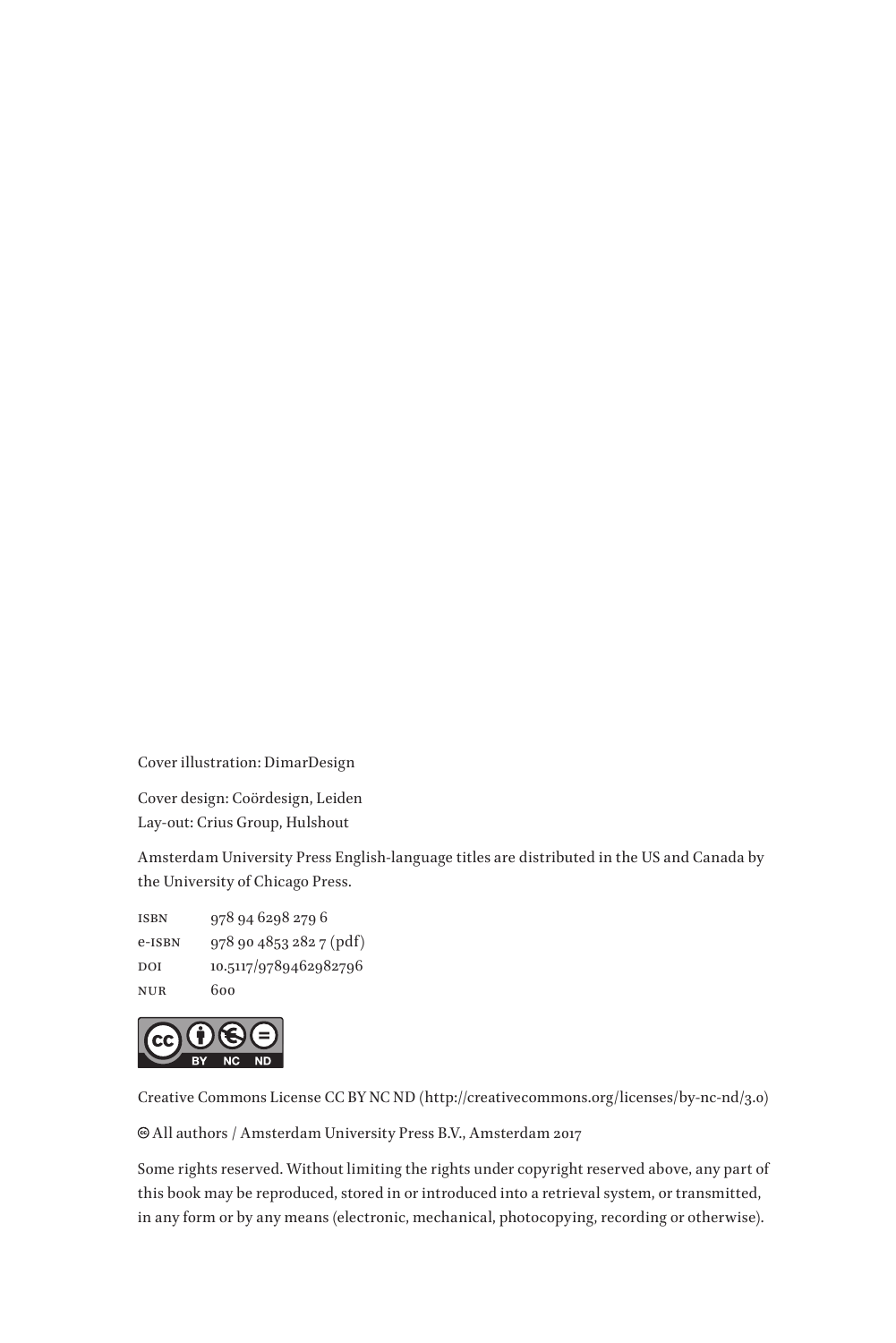## **Contents**

| Foreword by Jet Bussemaker, Minister of Education, Culture and   |     |
|------------------------------------------------------------------|-----|
| Science                                                          | 9   |
| Introduction                                                     | 11  |
| Beatrice de Graaf, Henk Molenaar, and Alexander Rinnooy Kan      |     |
| The Art and Science of Asking Questions                          | 19  |
| José van Dijck                                                   |     |
| A Plurality of Voices                                            | 31  |
| The Dutch National Research Agenda in Dispute                    |     |
| Henk Molenaar                                                    |     |
| National Research Agendas                                        | 47  |
| An International Comparison                                      |     |
| Wim de Haas                                                      |     |
| The Role of Universities of Applied Sciences in Implementing the |     |
| Dutch National Research Agenda                                   | 61  |
| Daan Andriessen and Marieke Schuurmans                           |     |
| Steering Scientific Research and Reaping its Benefits            | 75  |
| Reflections on Dutch Science Policy                              |     |
| Coenraad Krijger and Maarten Prak                                |     |
| Managing what Cannot be Managed                                  | 87  |
| On the Possibility of Science Policy                             |     |
| Barend van der Meulen                                            |     |
| The Art of Making Connections                                    | 101 |
| Ed Brinksma                                                      |     |
| Too Big to Innovate?                                             | 121 |
| The Sense and Nonsense of Big Programmatic Research              |     |
| Brian Burgoon, Marieke de Goede, Marlies Glasius, and Eric       |     |
| Schliesser                                                       |     |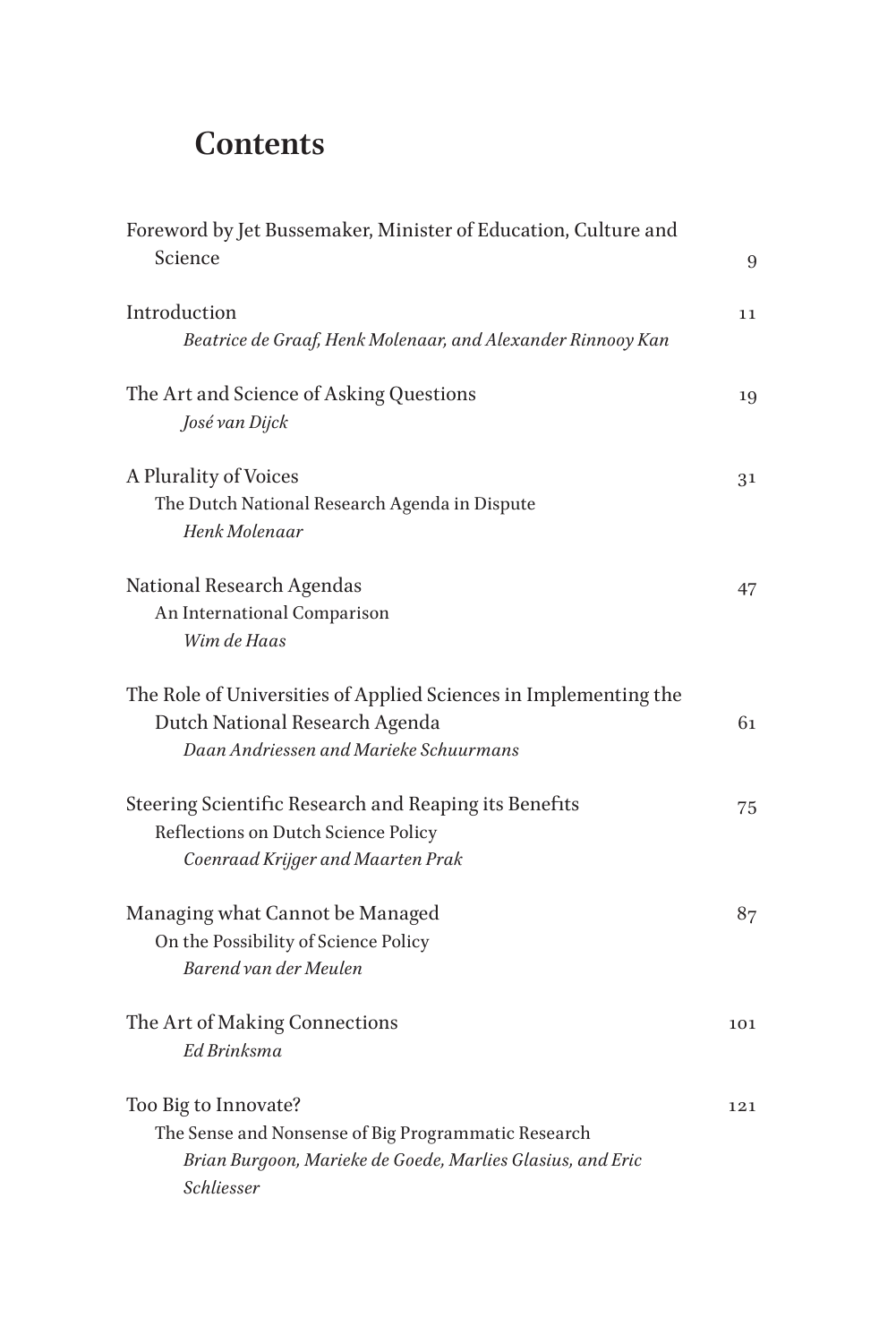| The Art of Asking Questions, and why Scientists Are Better at it<br>Herman van de Werfhorst                                     | 137 |
|---------------------------------------------------------------------------------------------------------------------------------|-----|
| Skip the Agenda Building<br>Let the Wisdom of the Crowd Drive a Dynamic Tapestry of Science<br>Marten Scheffer and Johan Bollen | 147 |
| An Economic Perspective on the Dutch National Research Agenda<br>Roel van Elk and Bas ter Weel                                  | 155 |
| What is the Good of Government Interference in Science?<br>A Question from Late Nineteenth-Century Germany<br>Herman Paul       | 167 |
| Free-range Poultry Holdings<br>Living the Academic Life in a Context of Normative Uncertainty<br>Beatrice de Graaf              | 181 |
| A National Research Agenda and the Self-understanding of<br><b>Modern Universities</b><br>Rutger Claassen and Marcus Düwell     | 193 |
| No University without Diversity<br>The Dynamic Ecosystem of Scientific and Social Innovation<br>André Knottnerus                | 209 |
| Inspiration<br>Louise Gunning-Schepers                                                                                          | 221 |
| Process of Developing the Dutch National Research Agenda                                                                        | 225 |
| Index                                                                                                                           | 239 |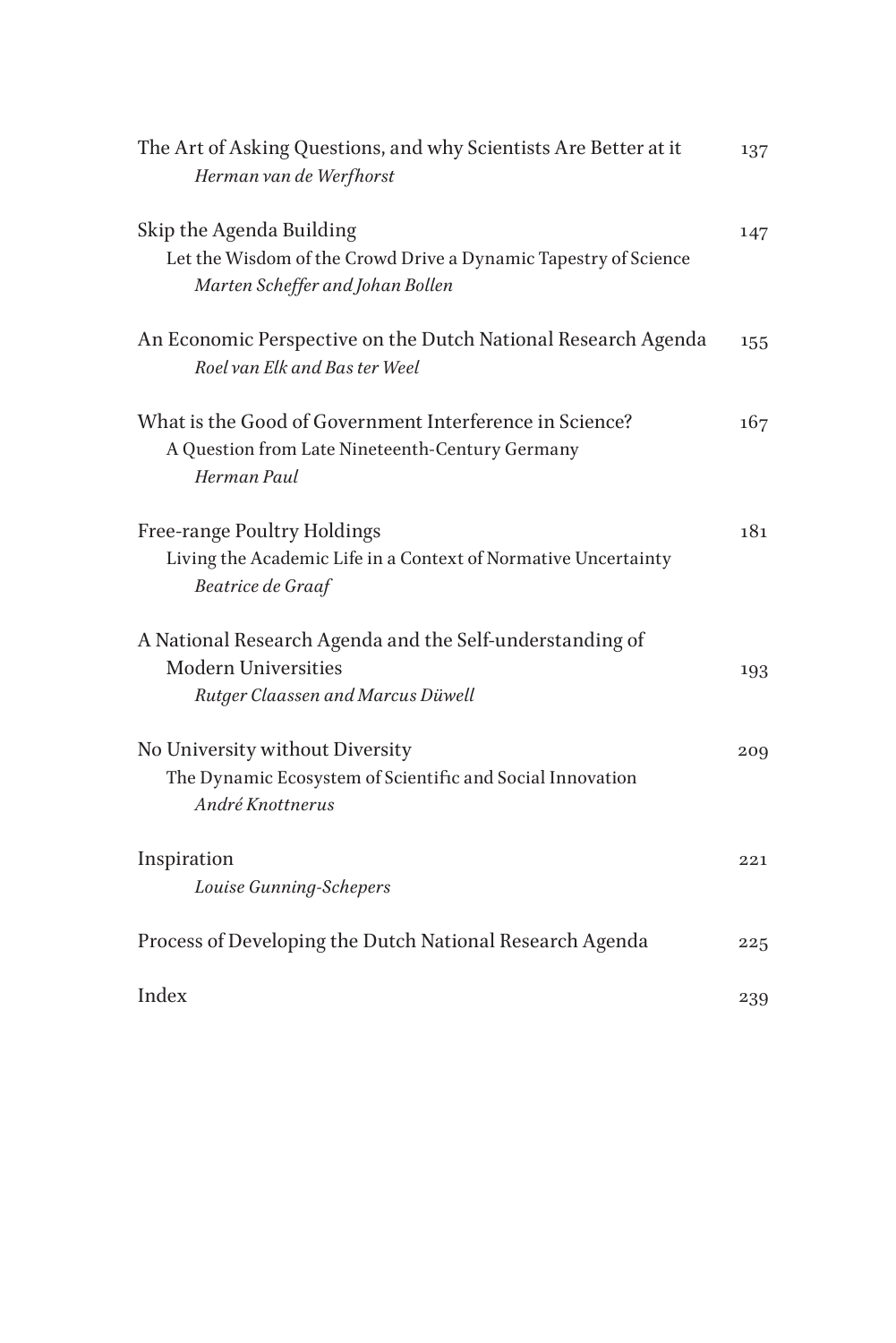#### **List of Tables and Figures**

#### **Tables**

| Table 1 | Characterisation of innovation policy in several countries   | 49 |
|---------|--------------------------------------------------------------|----|
| Table 2 | National research prioritization: characterization for       |    |
|         | fifteen countries                                            | 51 |
| Table 3 | Prioritized themes in national research agendas (in ital-    |    |
|         | ics: themes mentioned five times or more; bold: some         |    |
|         | notable research themes, for various reasons)                | 53 |
| Table 4 | Process of development and implementation of national        |    |
|         | research agendas                                             | 55 |
|         |                                                              |    |
| Table 1 | Key figures for Dutch universities of applied science (2014) | 62 |

#### **Figures**

| Figure 1 The linear model              | 103 |
|----------------------------------------|-----|
| Figure 2 Stokes' quadrants             | 105 |
| Figure 3 Stokes' dynamic model         | 107 |
| Figure 4 Extension of the Stokes model | 109 |
| Figure 5 Squaring the golden triangle  | 116 |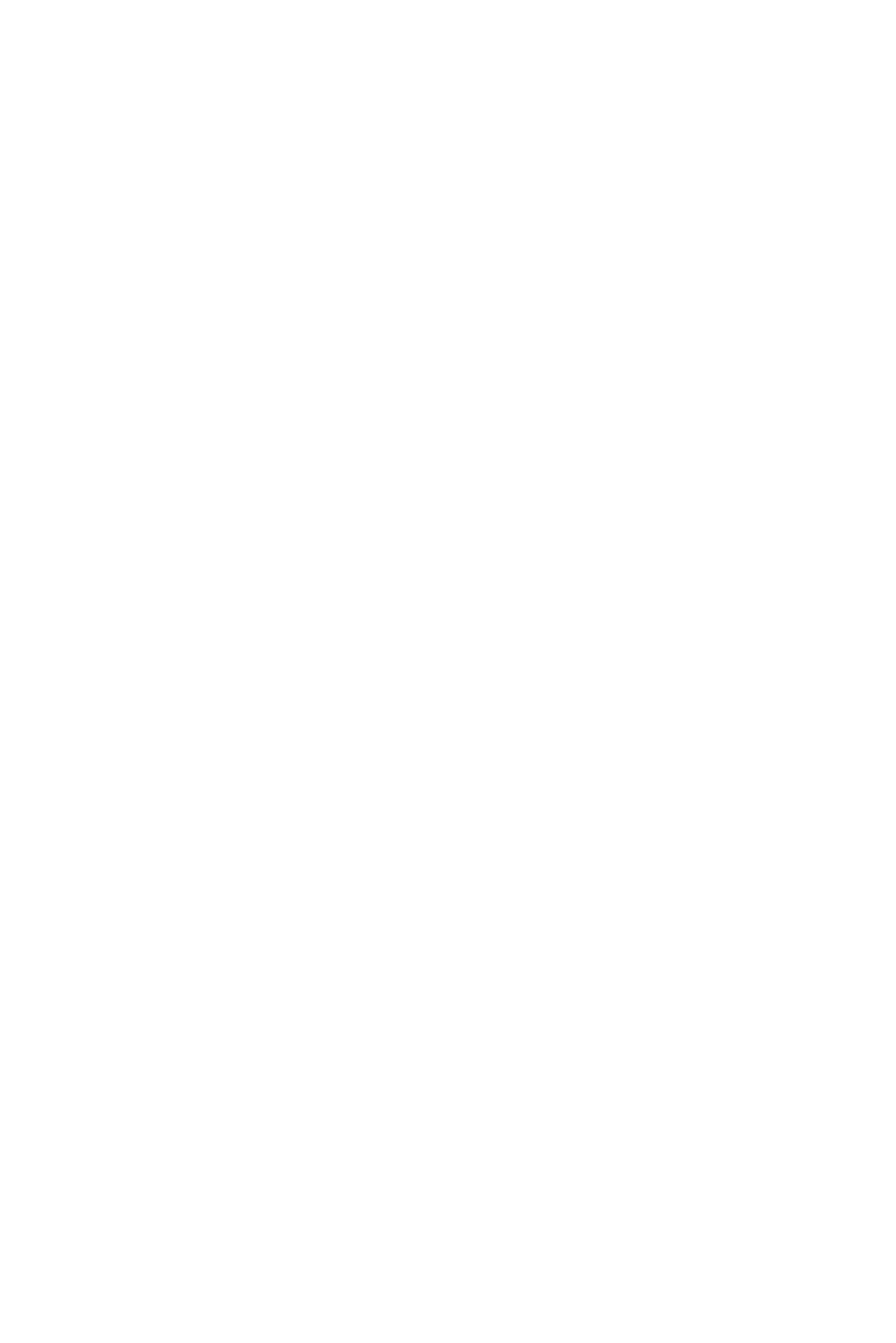## **Foreword by Jet Bussemaker, Minister of Education, Culture and Science**

As I see it, imagination and connection are the two most important characteristics of science and the Dutch National Research Agenda.

Imagination is a vital prerequisite for developing new perspectives in scientific research. After all, we are now developing the knowledge we will need in the future.

Imagination finds expression in the vast number of questions posed by scientists, citizens, businesses, and civil society organisations as part of the Dutch National Research Agenda – close to 12,000 questions on a wide variety of themes and topics. These range from the human significance of art to organising healthcare on the basis of unique and individual characteristics, showing the depth of people's interest in and commitment to the world of science: one of the main reasons why the Dutch National Research Agenda exists.

The questions the Agenda addresses also illustrate the challenges that science is facing in the years to come, and the essential nature of connection and cooperation between sectors and disciplines.

If we want to find answers that have an impact on society, I firmly believe that we need to come up with new, creative combinations. Combinations between technology and art, between historical roots and futuristic concepts, facts and imagination, science and the working world, new and existing knowledge. The Dutch National Research Agenda invites us to make these connections and to embrace cooperation throughout the chain of knowledge, in particular with society.

One inspiring example is the collaboration between museums, universities, universities of applied sciences, and industry, aimed at developing innovative products on the basis of long-established museum collections. One research group is using the collection of the Naturalis Biodiversity Centre in Leiden to develop natural sweeteners, which can be sustainably cultivated and help prevent diabetes. Museum collections are also a source of expertise, for example helping customs officials to detect endangered wood species in musical instruments.

The essays in this volume, all of which reflect upon the Dutch National Research Agenda, can be seen as an ode to imagination and connection. They are also an ode to critical inquiry, encouraging us to continue to interrogate the types of questions we ask.

#### *Dr Jet Bussemaker Minister of Education, Culture and Science of the Netherlands*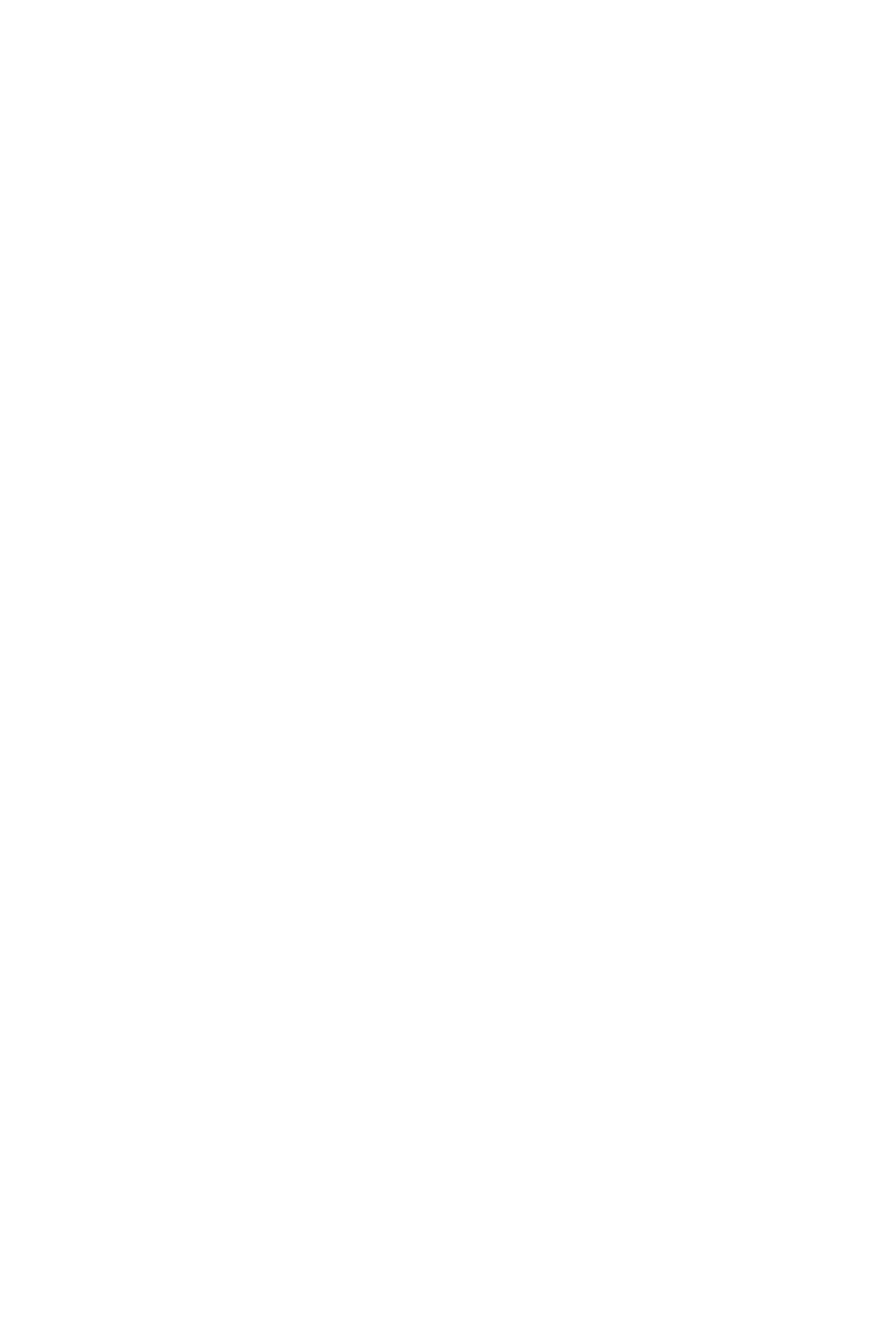### **Introduction**

*Beatrice de Graaf, Henk Molenaar, and Alexander Rinnooy Kan*

#### **Asking questions**

'What is the proper use of the word "no" and what isn't?' 'Would it be possible to create a funicular to the moon?' Questions like these are more likely to be asked by curious students or children than by sophisticated researchers. And yet this type of unbounded curiosity remains one of the main drivers behind fundamental scientific research. That is why these and nearly 12,000 other questions were all admitted onto a nationwide platform with the intent to aggregate the national curiosity of the Dutch – a platform that was designated to become the Dutch National Research Agenda.

Both the agenda's format and process were unique in their kind. All earlier national efforts undertaken in other countries had opted for a topdown format, in which the customary committee of wise advisors produced a respectable but rather predictable outcome. The bottom-up approach favoured in the Netherlands was hotly contested and heavily debated. But in the end, it produced a rich research menu, identifying a range of issues that appeal to the research community as well as to the general public (see Annex for a description of the process of developing the Dutch National Research Agenda).

Thus, one of the characterizing features of the Dutch National Research Agenda was precisely that it was created through public consultation. Nowadays, this sort of consultation is used commonly in a variety of areas. It is, of course, used by business enterprises to assess and gauge consumer preferences and desires, and it also figures in political decision-making processes such as crafting a national referendum, or in other forms of participatory democracy. As such, the format is not new at all. However, for academic science and research, 'citizen science' is a relatively new notion. Crowdsourcing has only recently become a resource for long-term funding for new research. As Ed Brinksma points out in his contribution, the use of the internet has irrevocably speeded up and expanded public engagement with academic research and innovation far and wide. Increasingly, research projects do not only take shape through the interaction of government, science, and industry; citizens – be they amateur scientist, investor, consumer, societal stakeholder, inventor, or entrepreneur – and the public at large have become contributing voices as well.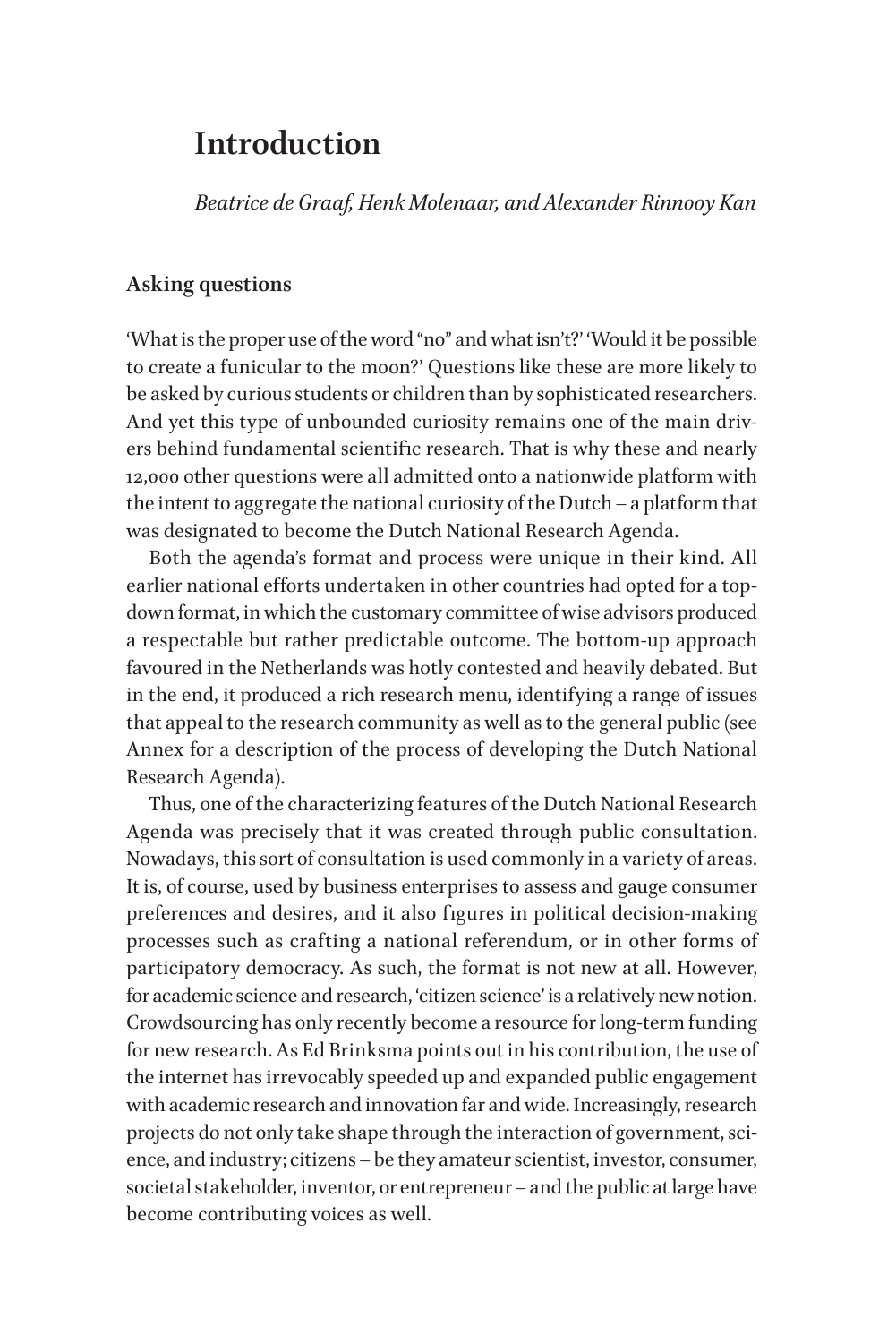The desire to provide public knowledge, to generate scientific insights for and with society and industry, is not a new phenomenon as such. Throughout the centuries, the university was the very place where clerical elites, politicians, state representatives, and diplomats were educated, preparing them to assume their role in the power system of the day. When the Dutch universities were liberated from French rule and restored to national autonomy in 1815, a system of higher learning and academic research was established that was geared towards 'producing a learned elite for the country'. It was, at the time, most notably stafffed with theologians, philosophes*, hommes des lettres*, and a few medical professors, mathematicians, and physicists. Research back then responded to demands from the public domain, in particular from the newly created seats of power and administration, but also from the churches. Large chunks of the government's research budget were allocated to the salaries of theological professors (two thirds of Utrecht University's students were theologians, aspiring to the clerical robe). In 200 years, academia has shifted gears. Today's science policymakers respond much more to requests from industry and commerce. They tend to stress the importance of 'Science Parks' for research and innovation in the natural and life sciences.

Not everything from the past needs to be preserved, nor does every recent research innovation call for emulation. It is also undoubtedly the case that research projects today are being influenced by a widely expanded audience, and that researchers themselves are confronted with many more conflicting demands than they have ever been before. Since 1945, society's role and the citizen's place with respect to institutions of higher education and academic research have grown: the general public is eventually the ultimate recipient of scientific findings; parents send their sons and daughters off to university; a sizeable portion of citizens' taxes helps fund the national research and teaching budgets. Not surprisingly, the populace demands something in return. But what exactly?

Since the Enlightenment, modern universities and research institutes have undergone a Baconian revolution, placing professionalization of academic standards, disciplinary diffferentiation, and specialization at the zenith of their ambitions. Only when science is first and foremost allowed to render service to science itself and formulate its own questions, the conventional wisdom says, will it be able to open new horizons and optimally serve society and industry in its wake. Science does not simply respond to already formulated questions, it invents and formulates new ones, answers needs and concerns that were not there before. Today's graduate and postgraduate students are therefore trained simultaneously to work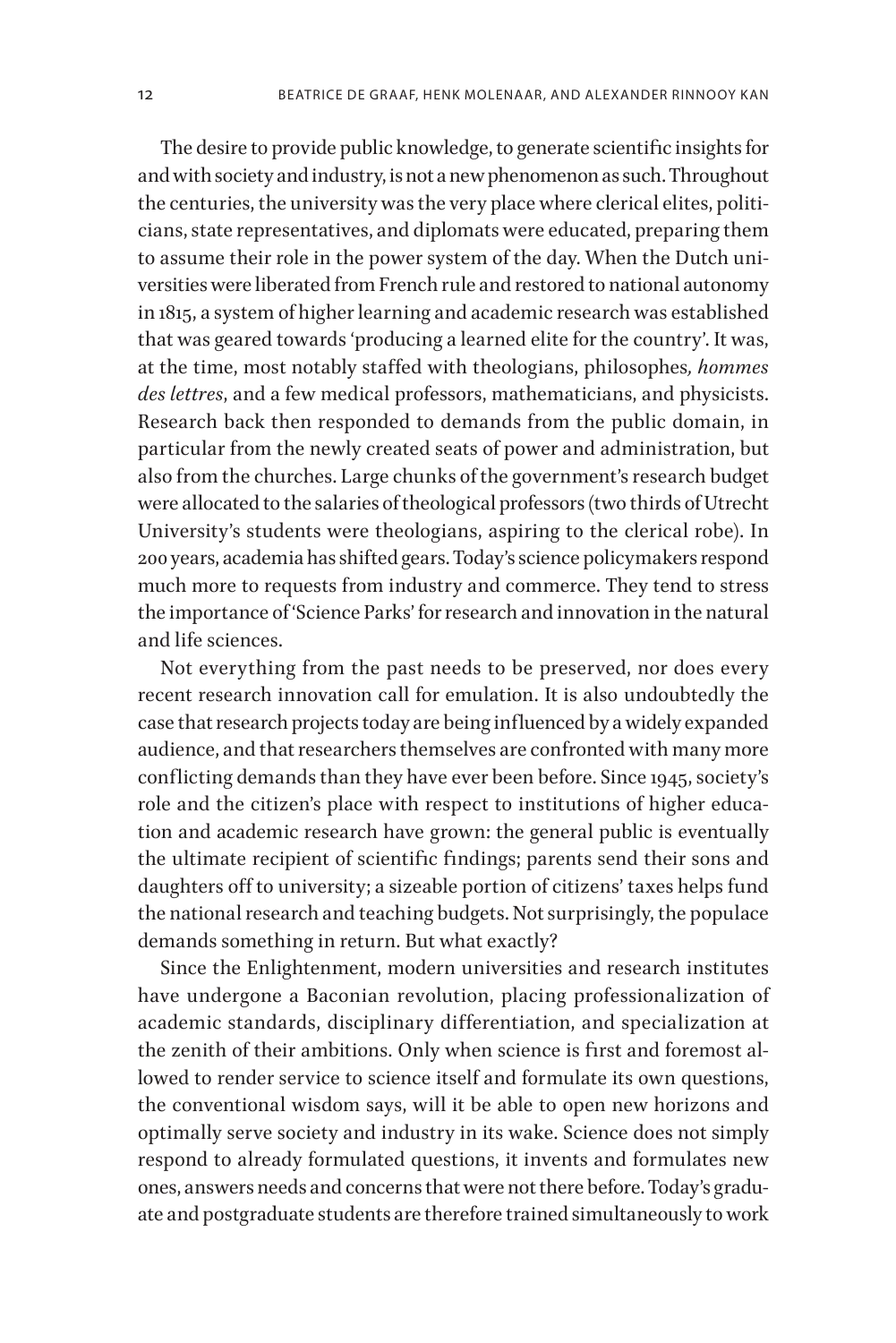towards professionalization and specialization, on the one hand, and to transcend boundaries and share their insights with society, on the other.

The art of asking the right questions is therefore exactly that: an art, combining hunches and sound professional disciplinary knowledge with a long-term dedication to unleash creative energy to meet the needs and concerns arising from the public or from commerce and industry. In this context, the emergence of a new kind of 'citizen science' – of new instruments to involve and mobilize the public – does not come as a surprise. Today's societies are highly educated and perfectly able to act not just as benefactors of science, but as co-creators of research needs, aims, and constraints as well.

Academic research has, to a notable degree, always been a public service. But in opening up the Dutch National Research Agenda to the public, the public voice in the bottom-up articulation of programming science has been made more explicit and visible as a channel of influence in its own right. In this volume we will further explore, debate, and contest the arrangement between science, industry, government, and the public in generating research.

Asking questions – *sapere aude!* – is one of the core ingredients of becoming an adult, of transcending existing cognitive constraints. In that spirit, questions are also being asked in this volume regarding the uses, benefits, challenges, and risks of creating and having a research agenda, about the scope of research policy itself, and concerning the ways in which government involvement in research and scholarship can and should work – or not.

#### **Structure of this volume**

In this volume the making of the Dutch National Research Agenda is described as a case study of a new way of asking questions and of combining research and the public domain, but it is also intended to critically evaluate the desirability and (im)possibility of steering science as such. Can/ may the public intervene from the outside in the inner world of research dynamics? Is allocating budgets a one-way street? Should science decide on its own, citing the so-called Haldane principle, on how to spend these precious public resources? The process of crafting the platform for the Dutch National Research Agenda inspired various rounds of debates, criticisms, and reflections on the use and nature of science and on the entanglement of science, science policy, and the public, thereby contributing to a lively atmosphere of academic discussion. This volume is an attempt to unravel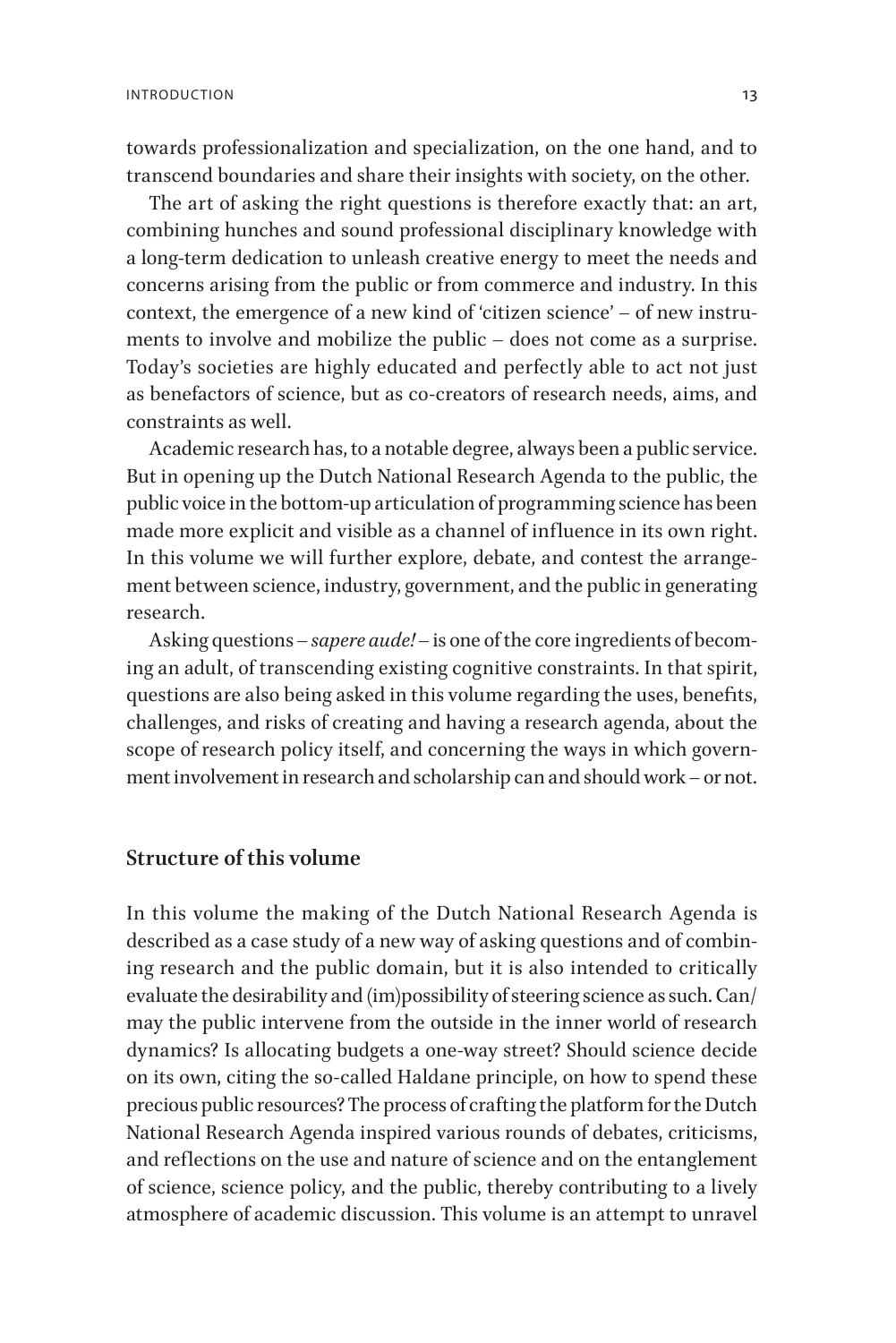these discussions and make them accessible to a larger public of interested citizens, scientists, and policymakers in the Netherlands and abroad.

This volume is structured around three strands in the debate that surfaced between 2014 and 2016, while the agenda was being created: 1) the process of developing the agenda as such, 2) the (im)possibility of steering science, and 3) the use of science in a wider philosophical and historical context.

The first part of this volume is dedicated to the process of agenda-setting. José van Dijck, President of the Royal Netherlands Academy of Arts and Sciences (KNAW), takes the lead in highlighting how the agenda became a national exercise in asking science 'researchable' questions. For her, asking the 'right' research questions is one of the highest arts in academia. She explains how the agenda offered a platform that triggered 'new collective insights, unexpected alliances, and novel routes through known territories'.

Henk Molenaar, secretary to the Dutch National Research Agenda, describes how the agenda was launched, and how it set out to establish 'big questions' and forge interrelationships between the multifarious research programmes of universities, research institutes, private sector companies, and other knowledge organisations. He identifies three nodes of debate that permeated the whole of the agenda-setting process: the relation of the agenda to unfettered research, the tension between disciplinary diversity and thematic focus, and the question of legitimacy and public support. Is science inherently legitimized in open, democratic societies or does it benefit from explicit public involvement?

This agenda-setting process is put into a wider, international context by Wim de Haas of the secretariat of the Dutch National Research Agenda, who examines practices of thematic research prioritization in various countries. Daan Andriessen and Marieke Schuurmans focus on the place of the universities for applied science, or colleges (*hogescholen*) within this process, institutions of higher learning that sometimes tend to be overlooked in scientific research debates. According to them, these colleges are very well-positioned to participate in the task of focusing and clustering: '[Their focus] on practice-oriented research and their strong network in professional practice will ensure that the National Research Agenda truly contributes to society'.

In the second part of this volume, the (im)possibilities of intervening with and steering science are debated. The chapters here echo the intense academic and public debate during the process of the agenda-setting activities. Maarten Prak and Coenraad Krijger, from the perspective of the Netherlands Organisation for Scientific Research (NWO), underscore the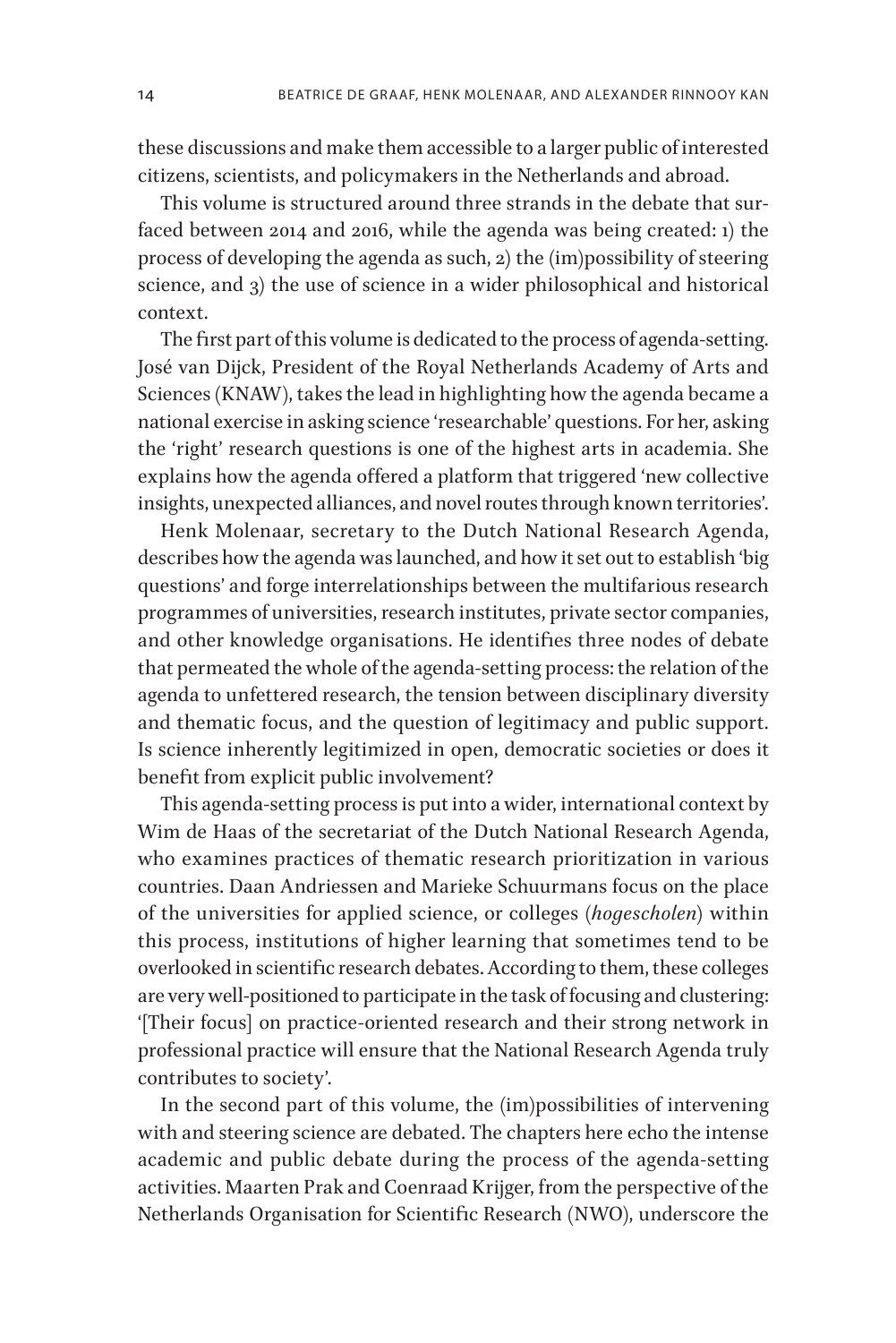fundamental problem of science policy: the fact that 'results of research projects cannot be predicted (because if they were, research would be futile)'. So, how – given the prospect of unpredictable results – can huge sums of public money be spent legitimately and wisely? Their contribution presents an illuminating overview of types of science policy and various dimensions of research impact. In addition, Barend van der Meulen (Rathenau Institute) further elaborates on this theme by comparing science policy with a principal-agent game, in which all players have to cooperate in order to minimize uncertain outcomes as well as the risks of wasting scarce resources.

Next, the Rector of the University of Twente in Enschede, Ed Brinksma, highlights the importance of making connections. For universities of technology, the research portfolio is of course heavily influenced by application domains and stakeholders in industry and society. Brinksma offers a model for approaching the connections between different types of research and science policy. He points out that 'successful research policy is an art of making the right connections: connections between Bohr, Pasteur and Edison types of research, between research and education, with the agendas of regional, national, and supranational governments, with the priorities of industry, and, increasingly, with the preferences of the public'. To boost research and innovation, investments are needed in all of the disciplines – from technology to the humanities, from applied to blue skies research – and most of all in furthering the connections between these different types of research.

From a wholly different angle, Brian Burgoon, Marieke de Goede, Marlies Glasius, and Eric Schliesser, all professors of Political Science at the University of Amsterdam and recipients of large grants from the NWO or the European Research Council (ERC), argue that the tendency of awarding ever larger grants undermines the dynamics of research diversity. Large grants to ever tinier shares of submitted research proposals impose a rat race of winners and losers onto the community of researchers and demoralise promising young scholars. Science policy should therefore also determine a broadening of the available grant mix, as well as a diversification of societal stakeholders participating in the process of agenda-setting.

Bas ter Weel, from the Netherlands Bureau for Economic Policy Analysis, brings an economic perspective to the table and approaches the issue of research steering from the angle of market failure. He ponders the balance between the risk of scattered research and underutilization of complementarities on the one hand, and the far too conservative or marketdriven economies of scale on the other. Marten Scheffer and Herman van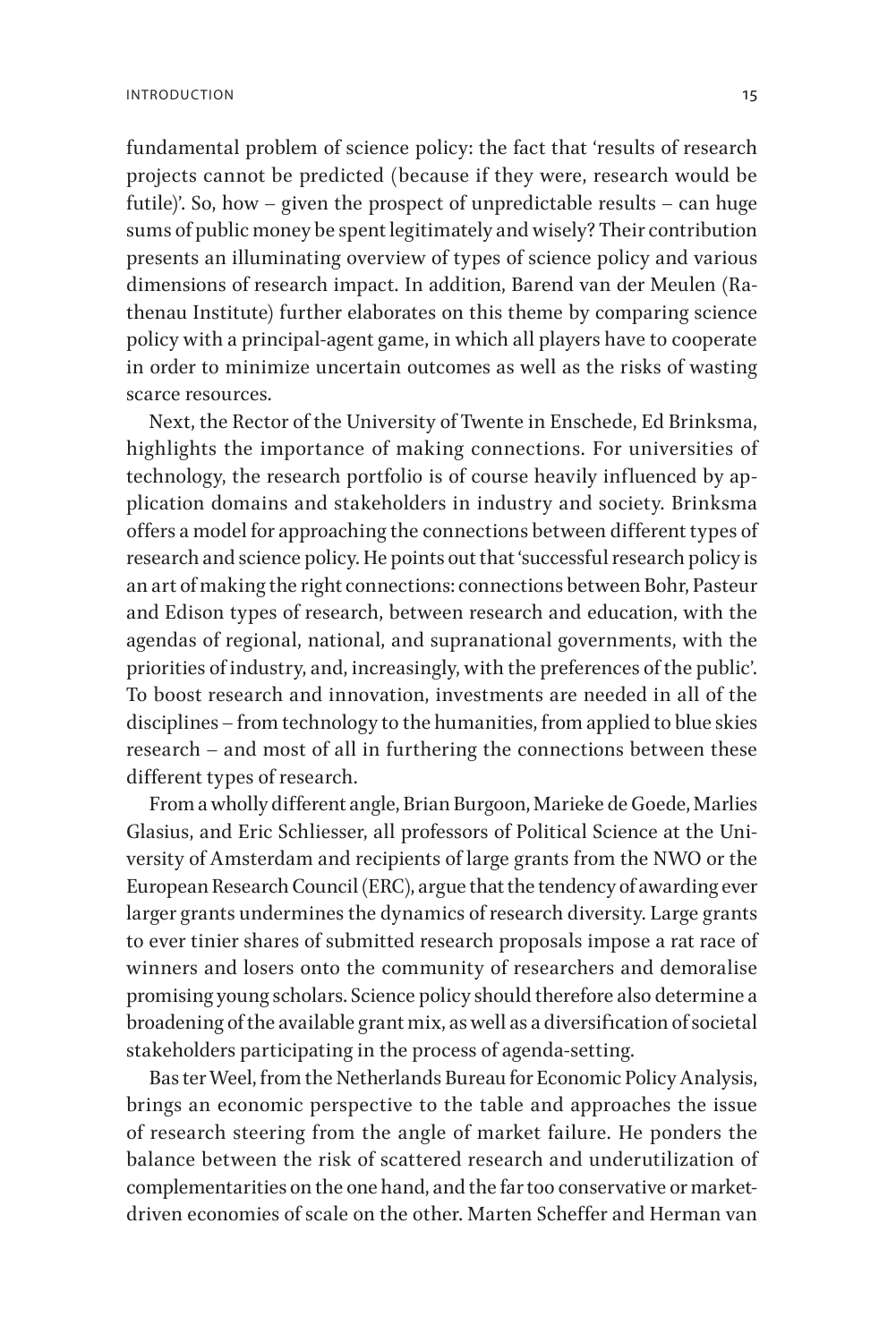de Werfhorst round off this session with provocative pleas for the total abandonment of top-down science planning (Scheffer) and for an equal division of the research budget among individual researchers for them to redistribute amongst themselves and their colleagues (Van de Werfhorst). This revolutionary plan should be read in conjunction with the latter's scepticism vis-a-vis the alleged wisdom of society's competency to allocate resources as compared to that of the scientists themselves.

The third section of this volume zooms out to embrace a wider vista on the question of good governance in science. What is the aim or purpose of the university and of research? Historian Herman Paul makes a case for the reintroduction of the language of vice and virtue in the debate on 'aims of science'. Rather than to profitable outcomes, academic self-management, or an equal division of resources, attention needs to be given to the attitudes, ethics, and habits of researchers and scientists. Good science needs to be historicized and the aims of science have to be put in perspective. Only then will we be able to acknowledge that questions about the aims of science are inherently moral ones.

Paul's argument for opening up the debate to moral questions is further elaborated upon by Beatrice de Graaf's (historian and terrorism expert) analysis of the normative uncertainty underlying the debates and disputes on science policy and legitimacy mentioned above. She outlines two narratives that seek to clarify the academic life and its purpose: the utilitarian 'goose model' (or 'goose with the golden eggs') and the Humboldtian '*Bildung* model'. She shows how the ideas, goals, and expectations of each model continue to compete for recognition and endorsement. And although the former is currently gaining the upper hand, the values of the other model are essential to sustaining the life of the mind. This conflict of values regarding science and the scientist is precipitating a significant degree of uncertainty in politics, academia, and society regarding the aspirations of the academic endeavour. De Graaf makes a case for restoring the balance by acknowledging and defending the diversity and richness of the academic lives at stake, and by countering moves that may cause one vision to monopolize all others.

Philosophers Marcus Düwell and Rutger Claassen continue this line of thinking. While arguing that scientific research is fundamentally about the self-understanding of human beings, they confirm that communal forms of priority setting are sought after since the task of interpreting ourselves is a collective, not an individual one. However, they question the democratic character of the current exchange between scientists, politicians, and policymakers on the one hand, and a wider group of private